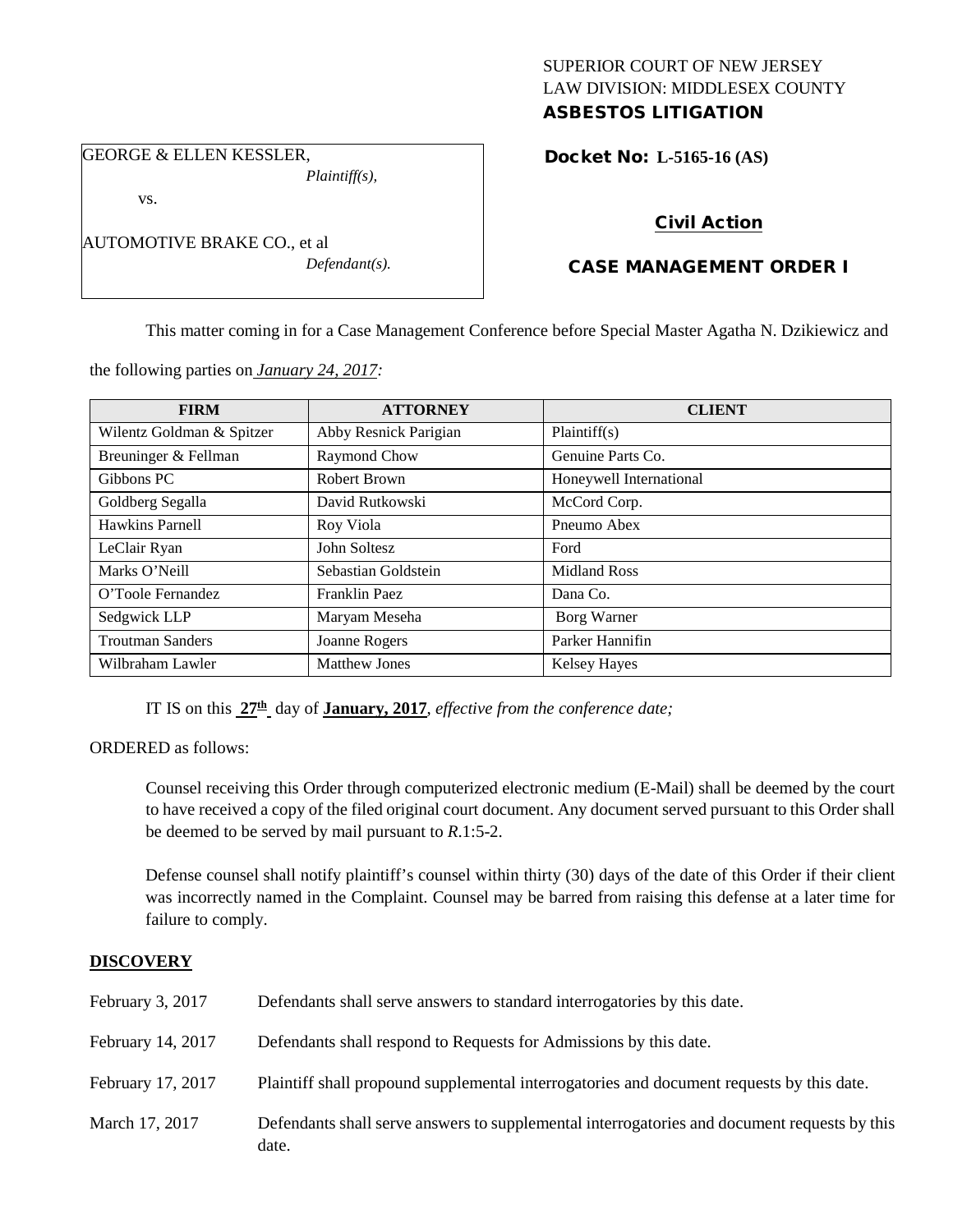| February 17, 2017 | Defendants shall propound supplemental interrogatories and document requests by this date.                                                                                                                  |
|-------------------|-------------------------------------------------------------------------------------------------------------------------------------------------------------------------------------------------------------|
| March 17, 2017    | Plaintiff shall serve answers to supplemental interrogatories and document requests by this<br>date.                                                                                                        |
| March 31, 2017    | Plaintiff depositions shall be concluded by this date. Plaintiff's counsel shall contact the<br>Special Master within one week of this deadline if plaintiff depositions are not completed by<br>this date. |
| April 28, 2017    | Fact discovery, including depositions, shall be completed by this date. Plaintiff's counsel shall<br>contact the Special Master within one week of this deadline if all fact discovery is not<br>completed. |
| May 15, 2017      | Depositions of corporate representatives shall be completed by this date.                                                                                                                                   |

### **EARLY SETTLEMENT**

- May 1, 2017 Settlement demands shall be served on all counsel and the Special Master by this date.
- June 15, 2017 @ 1:30pm Early settlement conference. All defense counsel shall appear with authority to negotiate settlement and have a representative authorized to negotiate settlement available by phone. Any request to be excused from the settlement conference shall be made to the Special Master no later than 4:00pm of the day prior to the conference.

## **SUMMARY JUDGMENT MOTION PRACTICE**

| May 12, 2017 | Plaintiff's counsel shall advise, in writing, of intent not to oppose motions by this date. |  |  |
|--------------|---------------------------------------------------------------------------------------------|--|--|
|              |                                                                                             |  |  |

- May 26, 2017 Summary judgment motions shall be filed no later than this date.
- June 23, 2017 Last return date for summary judgment motions.

## **MEDICAL DEFENSE**

| February 10, 2017 | Plaintiff shall serve executed medical authorizations by this date.                                                                                                                                                                                      |
|-------------------|----------------------------------------------------------------------------------------------------------------------------------------------------------------------------------------------------------------------------------------------------------|
| February 10, 2017 | Plaintiff shall serve a diagnostic medical report and any medical records in plaintiff's<br>possession by this date.                                                                                                                                     |
| July 17, 2017     | Plaintiff shall serve medical expert reports by this date.                                                                                                                                                                                               |
| August 31, 2017   | Defendants shall identify its medical experts and serve medical reports, if any, by this date. In<br>addition, defendants shall notify plaintiff's counsel (as well as all counsel of record) of a<br>joinder in an expert medical defense by this date. |

### **LIABILITY EXPERT REPORTS**

| July 17, 2017   | Plaintiff shall identify its liability experts and serve liability expert reports or a certified expert<br>statement by this date or waive any opportunity to rely on liability expert testimony. |
|-----------------|---------------------------------------------------------------------------------------------------------------------------------------------------------------------------------------------------|
| August 31, 2017 | Defendants shall identify its liability experts and serve liability expert reports, if any, by this<br>date or waive any opportunity to rely on liability expert testimony.                       |